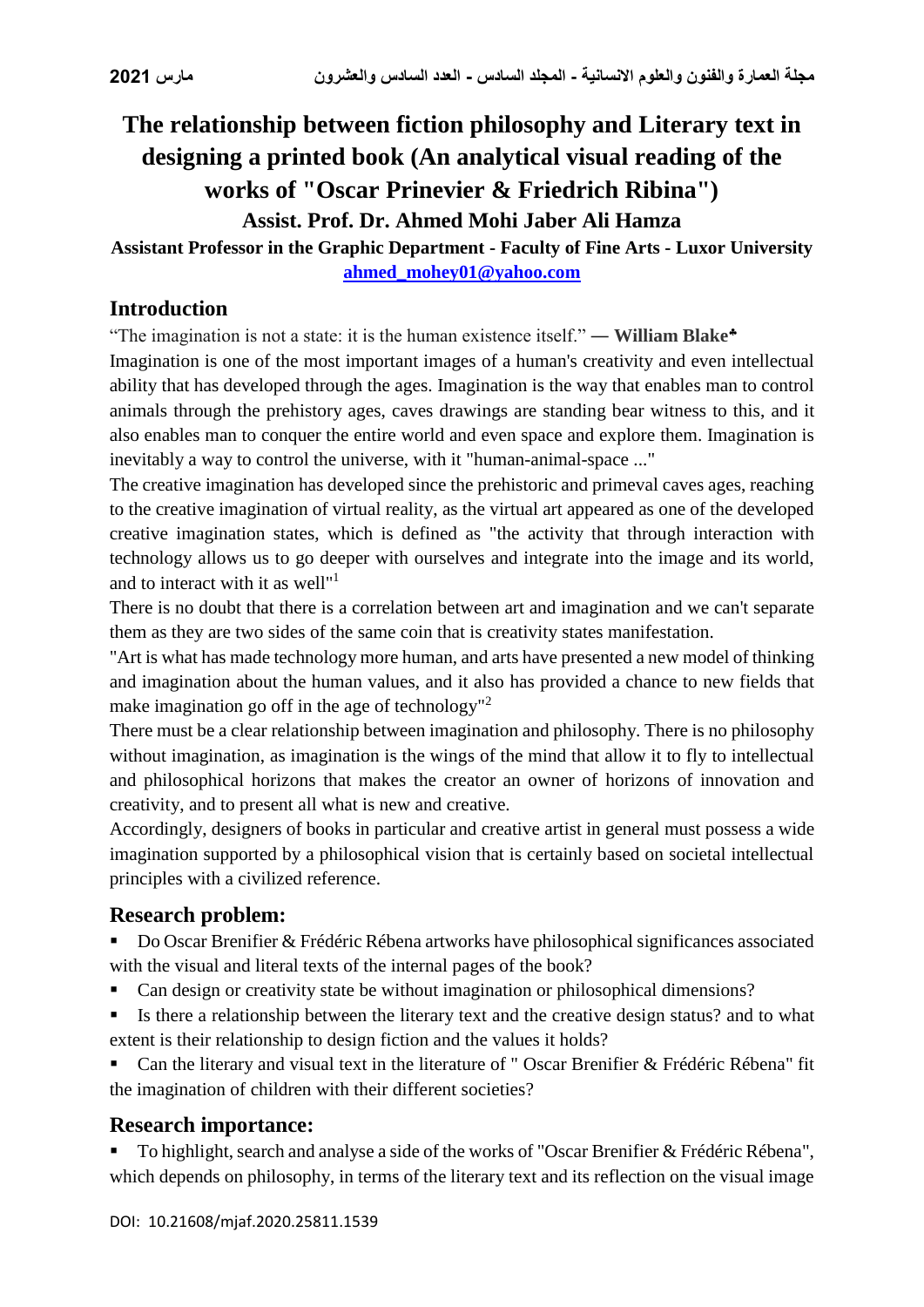and its support with a creative state related to the child's imagination that seeks the advancement of it and to raise it up.

To make the artist always seeks, through the logic of design, to achieve philosophical ethics and creative imagination in his various designs through the logic of design.

 To Emphasize that there is no creative design or state without imagination that carries a philosophical dimension and intellectual content that enrich and support it, and gives the creative artist a motivation to practice creativity.

### **Research aims:**

 To clarify that the works of "Oscar Brenifier & Frédéric Rébena" have philosophical significances associated with the visual and literal text of the internal pages of the book.

 To emphasize that the design or the creative state can't be without imagination or a philosophical dimension.

 To stress the teaching of "philosophy – Logic – Psychology – Aesthetic" curriculum to the student of Art and Design faculties, because of its clearly and directly reflections on Artworks and creative designs.

To clarify that imagination has no geographical or ideological boundaries.

# **Research hypotheses:**

The researcher assumes that there is a high correlation between the literary text and the visual text, as the artist's imaginary state is loaded with a philosophical dimension.

### **Research Methodology**

The research adopted the descriptive analytical approach.

# **Research limits:**

Objective limits: The works of "Oscar Brenifier & Frédéric Rébena" – book of "What is Liberty?" which is part of the little philosopher encyclopaedia. Time limits: 2009 the publication date.

#### **philosophy of design's imagination:**

#### **1. Philosophy:**

The appearing of philosophy is dated back to before BC, but it was neither systematic nor legalized, then it went through stages that made it more mature and prosperous. previous societies knew philosophy, but it appeared in some societies more than others. The idea of philosophy is based on looking at man and the universe in general.

a- Philosophy in language:

Philosophy in its linguistic origin is an ancient Greek word, composed of two syllables which are (Philo), meaning love, and (Sofia) meaning wisdom, therefore the word philosophy means linguistically: love of wisdom, and the philosopher is (wisdom lover).

b- The need for philosophy:

The importance and the need for philosophy have emerged because of scientific, technological and research development in various aspects of life. due to philosophy role in "stimulating mind, uncovering delusions, removing myths, and the continuous science's need for a philosophical examination, as science depends on an approach that is not its product, and principles unrelated to it, the philosopher's boldness is important for the objectivity of scientific research, for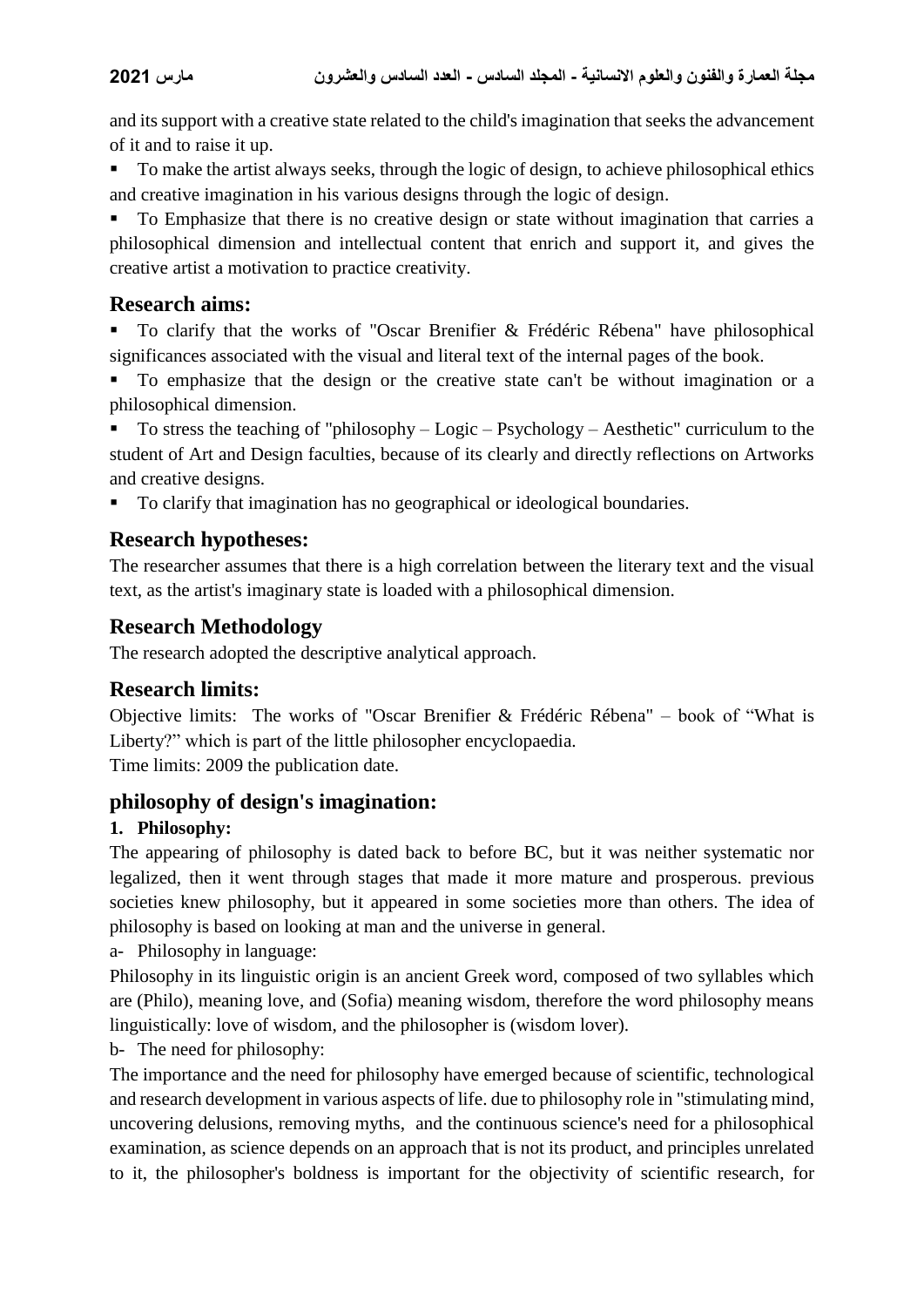rationalization science for social ends that benefit society, to link science with morals, as well as to subject scientific discoveries to human values; because the purpose of science is to reach results and discoveries, and it does not matter if it benefits or harms society."<sup>3</sup>

c- The main topics of philosophy:

There are three main topics of philosophy (Existence - Knowledge - Values)

d- Design Philosophy:

It's certain that the designer starts with the values required to be achieved in his visual product, which he endeavour to move it from thoughts and imagination world to the real world, its values are (logical – ethical – aesthetic) that represented in the lofty goals of society such as comfort, cleanliness, safety, providing a creative aesthetic touch, and to clarify the idea of the literary text ... and those goals are nominal questions, and they constitute the fundamental questions of design.

(What is design philosophy and its relationship to philosophy? - What is the logic of design? - What are design ethics? - What is the beauty of design?

#### **2. Imagination:**

The poet Bronovsky defines the Imagination as "the formation of images inside the mind, moving them, and transforming them to get new formations, and from his point of view, imagination is the source and common root that emerges and generates both art and science together, imagination needs to be free. Bronovsky assured what William Blake said that " what has been proven in science has been previously imagined in art"<sup>4</sup>

a- Imagination types:

creative imagination - spectrum imagination - memory imagination - imagination caused by deprivation - imagination associated by scenes – daydreaming

b- Characteristics and features of imagination:

There is no doubt that exercising of the imagination process provides the creative person with several features and characteristics that other human beings haven't, including that it reduces nervous tension, emphasizes the ability of visualization and flexibility, provides the ability to make ideas and images more flexible so that he can creatively mix one or several images, also imagination helps the person to solve problems he faces.

# **Visual Reading of the Artworks of "Oscar [Brenifier](https://www.goodreads.com/author/show/506533.Oscar_Brenifier) & Frédéric Rébena " (Little Philosopher series)**

The practice of creativity, in general, "plastic arts - poetry - music - theatre - cinema" and other different creative states, as I explained before, it must contain a philosophical imaginary dimension that must be related to reality and must have roots in future that make it a creative state that is serious and innovative.

Therefore, when we are looking at series of "The Little Philosopher" written by Oscar Brenifier and drawings by Frédéric Rébena, we find that it is a collection of books specifically designed for the young reader and it simulates the dialogue between children and adults to develop children's skills of thinking, imagination, analysis, creativity and encourage them to ask questions not only to know themselves, and the community around them, but also to learn about life and the universe. These questions also encourage them to think more deeply and not to be satisfied with the appearance of things. The author here has been interested in presenting a set of questions in different titles in the series "The Little Philosopher" and there are several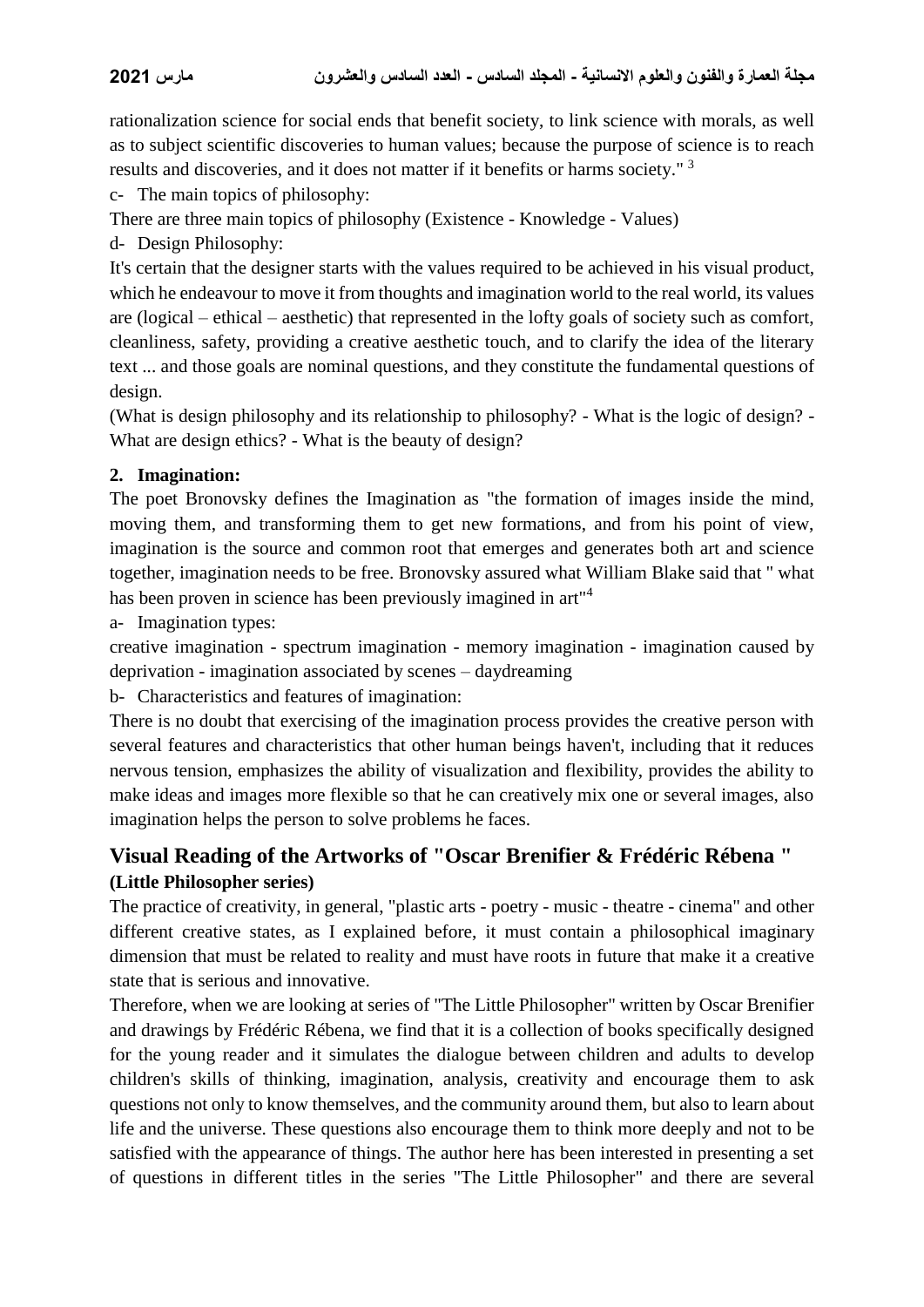answers for each question, some of them will appear natural and even obvious as well, others are confusing, vague or surprising, and the answers will be new questions because thought and logical and creative imagination is an endless path.

a- Oscar Brenifier

He was born in Algeria in 1954, with French origin, after obtaining a biology degree, he obtained a PhD in philosophy, he wrote more than 40 philosophical books for adults and children, his works have been published in more than 30 languages, he was an expert in philosophy teaching, and he was specialized in workshops that target children and those who raise and educate them in more than thirty countries

b- Frédéric Rébena

He was born in Clermont – France in 1965, he moved to Paris, where he graduated from the Faculty of Applied Arts, worked as an art director in several advertising agencies, he was a plastic artist who covers pages of books as a designer and cartoonist.

c- Visual reading for "What is Liberty?" Book

" What is Liberty?" is a book of the "Little Philosopher" series, and now the researcher has to review some of its pages that contain and reflect a state of philosophical thinking in terms of subject and literary text as well as a state of visual imagination that the pages' designer could embody and transfer to us from his own invisible metaphysical world to our physical, visual real world.

In figure (1) we notice the book cover is distinguished by its red colour and the positive energy that this colour bears with meanings of liberty as a start and this is what the designer emphasized by drawing a girl with wide eyes, opens her arms for life trying to catch a butterfly, this butterfly is a symbol of liberty, which dashes and is pursued infinitely.

The name of the book is shown at the top of the page "What is Liberty?". The design was full of simplicity and innocence expressing the state of childhood and of course filled with a creative, imaginary and philosophical state.

In figure (2) we notice that it's a design of two connected pages in the book, and at the top left "Can you do all what you want?" was written, as simple the question seems as it was a philosophical question, it will be answered later. But we can see a visual state as the designer let a big elephant topping the visual scene of the two pages, and in the back a child trying to burn the elephant's tail, and in front of the elephant we notice a surprised dog by what is happening in front of it. Here we notice that the artistic performance was characterized by boldness in expression and drawing, as the artist used the pastel colours which is naturally and typically available for children, as if he was trying to reach them not only intellectually but also technically and visually, stressing that he is close to them and to their imaginary and intellectual world, the colours were clear without complexity to fit with the world of the little reader or with the world of children, it is "yellow – green – blue – brown – white", we notice the kinaesthetic sensation that appeared through the technique of colouring, especially in the body of the elephant and in the background, the entire design bears clear philosophical imaginary meanings reflected in the case of the visual dialogue among "the elephant, the child and the dog" and the philosophical text at the top of the design.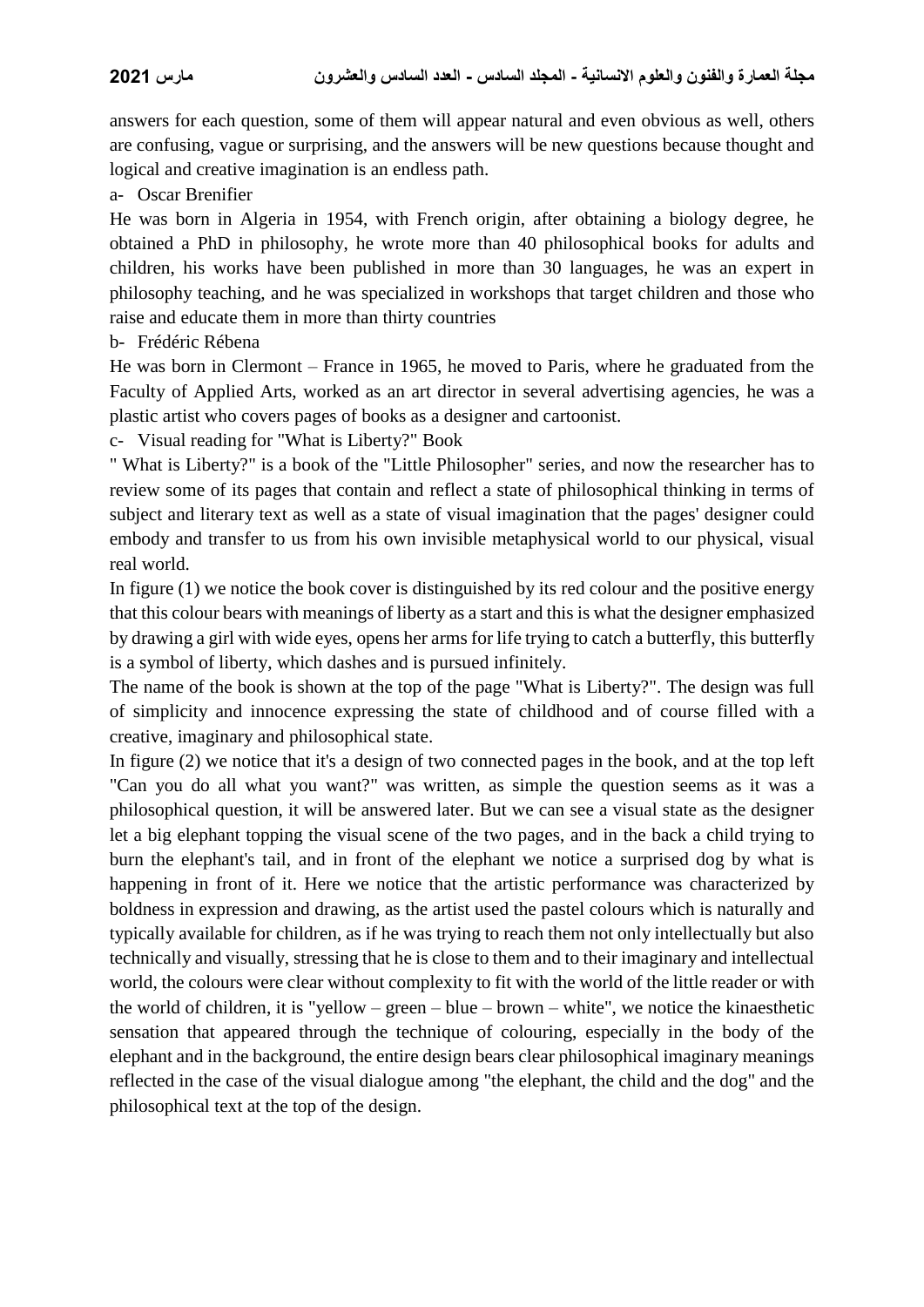# **Findings:**

 There is no creative work without imagination philosophy, art is first then science through imagination philosophy and foreseeing the future.

It's important to link the literary text to the visual text in the design of a printed book.

 The works of "Oscar Brenifier and Frédéric Rébena" gave depended on philosophy in terms of the literary text and its reflection on the visual image and supporting it with a creative state related to the child's imagination that seeks to rise it up.

# **Recommendations.**

 It's necessary to support design creative works with a philosophical depth that serves the community and design users "book - magazine - newspaper" all service designs.

 It's necessary to emphasize the philosophical and intellectual values in the works directed to the child to raise imagination and support his mental development.

 The importance of studying the curricula of "Philosophy - Logic - Psychology - Aesthetics" for students of Faculties of Arts and Design, because they reflect clearly and directly on creative artwork and design.

 The role of cultural institutions in supporting the dissemination of the culture of design philosophical imagination must be activated in the context of linking to the cultural and environmental dimension of society.

 The necessity of concerted efforts by writers - literary text writers - with plastic artists and book designers to create an artistic product that seeks to establish (folk heritage, spirit of imagination and innovation - rooting the national identity at the local, continental and global levels).







**Fig. 2 (2 inner linked pages of the book) written in the top left (Can you do all what you want?<sup>6</sup>**

# **References:**

-- 'uwskar birnifih & frydryk rabina - tarjamat muryam rizq allah - alhuriyat ma hi - dar alshuruq 2009

-bw dbws, rajab "tbasit alfalsafa (altabeat al'uwlaa)" , bnghazy: aldaar aljmahyryt lilnashr waltawzie wal'iielan

-eabd alhamidi, shakra- alkhayal min alkahf 'iilaa alwaqie al'iiftiradiu - ealam almaerifat -2009 -Bronovski ,J.(2001)The Visionary Eye: Essays In The Art, Literal use , Any Science , Adapted